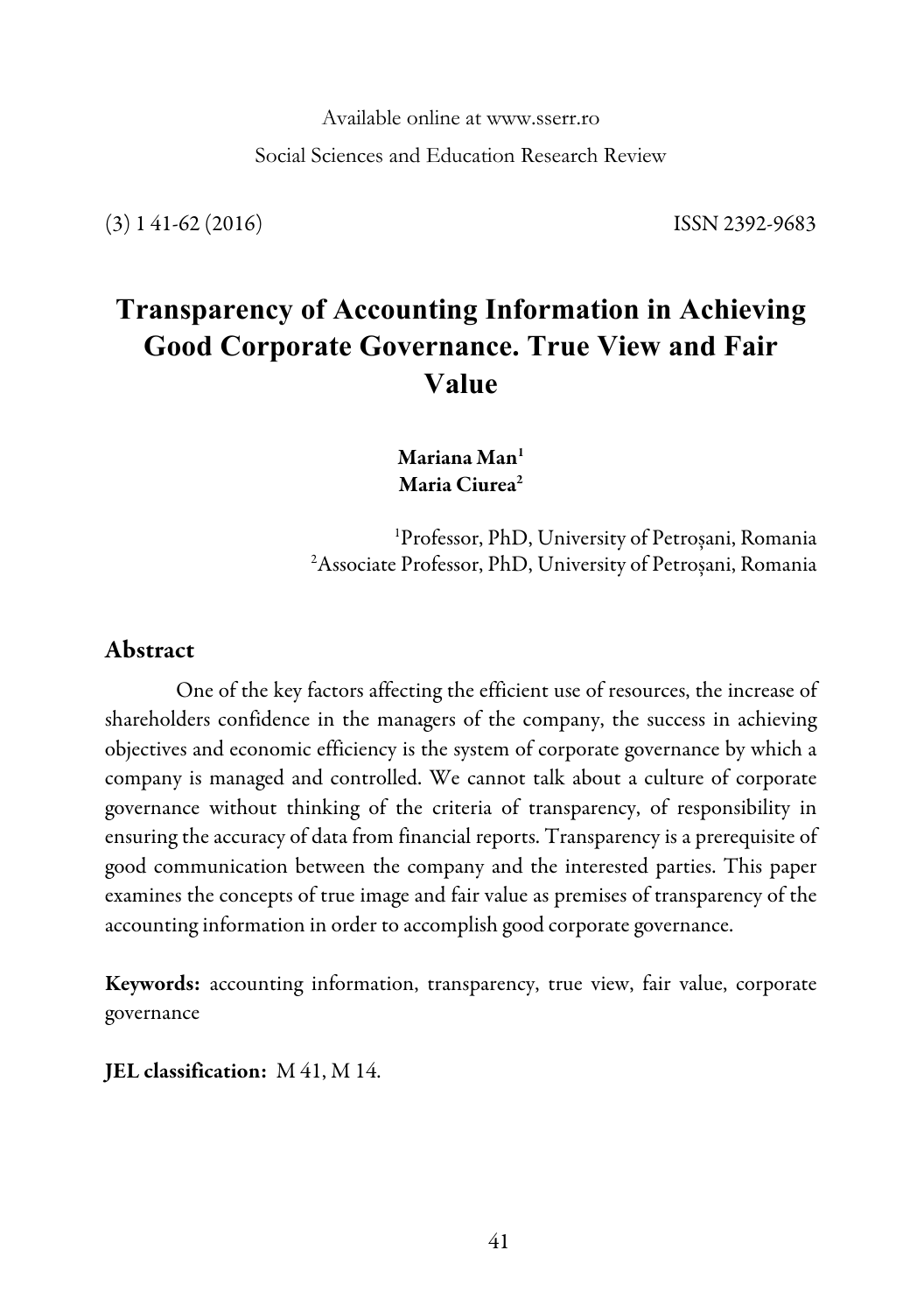### 1 QUALITATIVE CHARACTERISTICS OF ACCOUNTING INFORMATION IN THE LIGHT OF INTERNATIONAL STANDARDS

In analyzing a company's worldwide efficiency, the quality and quantity of financial and accounting information are of extreme importance, information that we use at some point in time, and that is preferably more analytic (Crecană, 2000). The quality of accounting information was the engine of development, so that the entire knowledge is built on the framework of the existing one, thus certifying its quality every time (Todea, 2009). This is not just a support for the managers' decisions, but it can highlight the relationships between the departments of a company, too, namely the levels of collaboration and cooperation in order to achieve the fundamental objective - creating value for shareholders and for the other stakeholders. We must not lose sight of the following elements: the information is not a built object, but a symbol deliberately created by the socioeconomic actors; information creates representations and induces behaviors according to complex mechanisms; alongside formalized sciences, the economic knowledge plays a very important role (Greiner, 2007).

The product provided by the accounting is the information and, like any other product, in order to be accepted by the clients, it has to meet some qualitative standards to please the needs of beneficiaries. As stated by the IASB General Framework for the elaboration and presentation of financial situations, the four main qualitative characteristics of the information are: intelligibility, relevance, reliability and comparability.

Intelligibility is the main characteristic of accounting information. An essential quality of the information provided by financial statements is that that the information must be easily understood by its users (General Framework of the IASB, paragraph 25). In this regard, it is assumed that users have reasonable knowledge of business and economic-financial activities, of accounting notions and they are also willing to thoroughly investigate the information received. For this purpose, they must maintain a balance between the accounting knowledge, the one regarding business and financial, economic activities which should be sufficient, on the one hand, and the users' interest to study upon the information reflected by financial statements, on the other hand. However, the information on some complex issues, which should be included in the financial statements due to their relevance in economic decisions making, should not be excluded just because the information might be too difficult to understand by some users.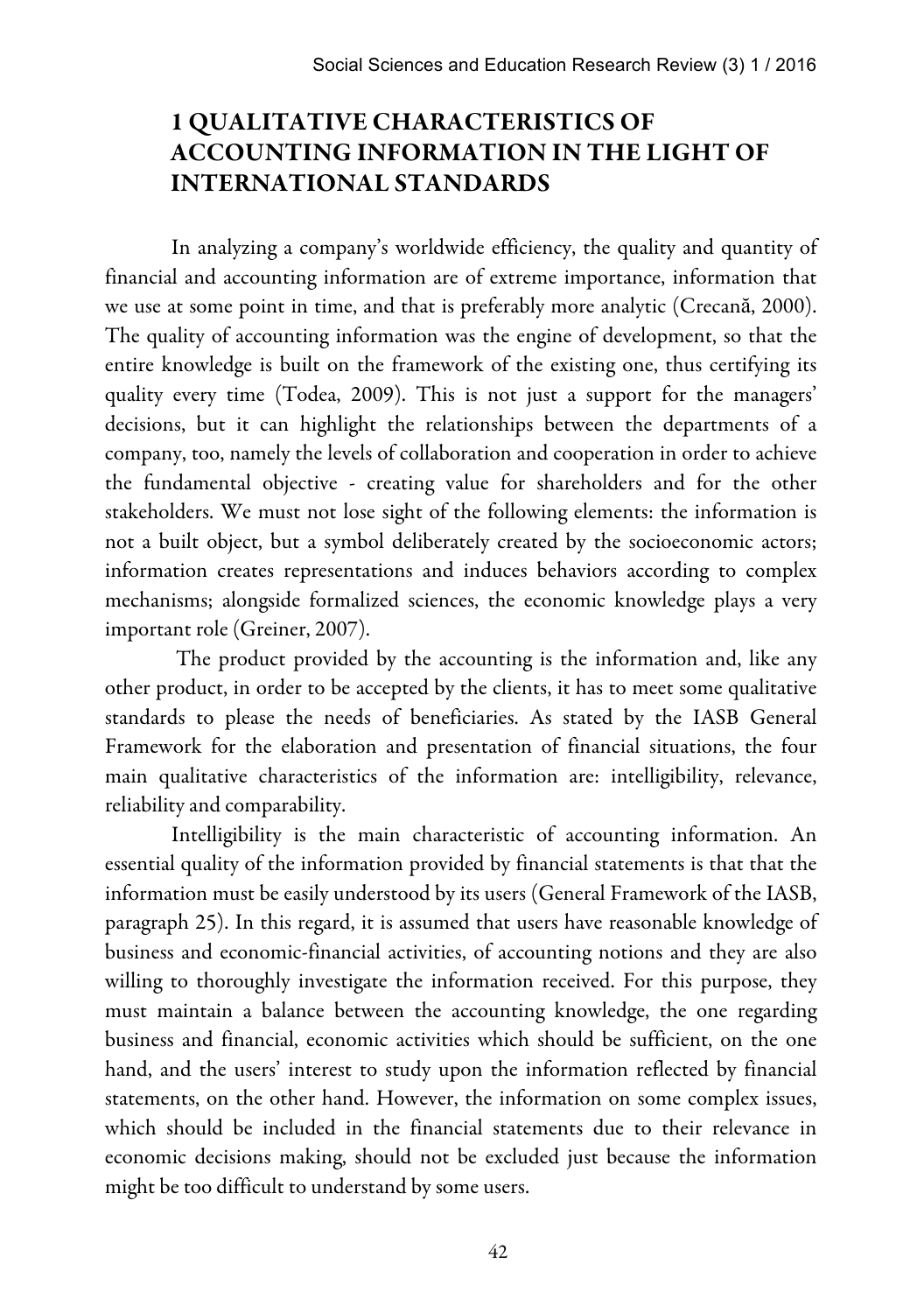The relevance of information is affected by its nature and by the threshold of significance. In some cases, the nature of information is sufficient, by itself, to determine its relevance. In other cases, both the nature and the threshold of significance are important. It is considered that the information is significant if its omission or its erroneous presentation could influence the economic decisions of the users, made on the basis of annual financial statements. In analyzing the significance of an element, they take into consideration the size and/or the nature of omission or of the erroneous declaration judged in the given context. The relevance of accounting information is defined in relation to three other qualities: the opportunity, the retrospective character and the predictive value. The opportunity involves providing the accounting information in due time. The retrospective character of the accounting information is proved by the permittivity of past decisions evaluation. The predictive value of the accounting information refers to its ability to improve forecasts based on the results of the decisions made in the past.

The credibility of information is given by: fidelity in presentation; the prevalence of the economic on the legal; completeness (no part of the economic activity should escape from being reflected into accounting); neutrality and prudence (Epstein & Jermakowic, 2010). These are subject to some constraints cost/benefit and, in practice there will always be compensation between these features. In order for the information to be relevant and reliable, the following are required: the information is appropriate for decision making by the users; the benefits from the information will surpass its cost; a balance will be established between the qualitative features of the financial information. Under some circumstances, there may appear a certain imbalance between relevance and reliability. Thus, in case of an exaggerated delay in disseminating the financial or accounting information, it may lose its relevance. The management of the company may find themselves in the situation of choosing between disseminating the information in due time, but with certain relativity, or disseminating reliable information, but with a certain delay. The dissemination of opportune information often requires reporting the significant aspects of a transaction or of an event, before they were known as certainty, which affects credibility. On the other hand, if the reporting of financial or accounting information is delayed, until all aspects have been known, there is a possibility that credibility could not be challenged. However, usefulness is reduced for the users who meantime have had to make decisions. Ensuring a balance between relevance and credibility requires a permanent monitoring of the overall objective: adequately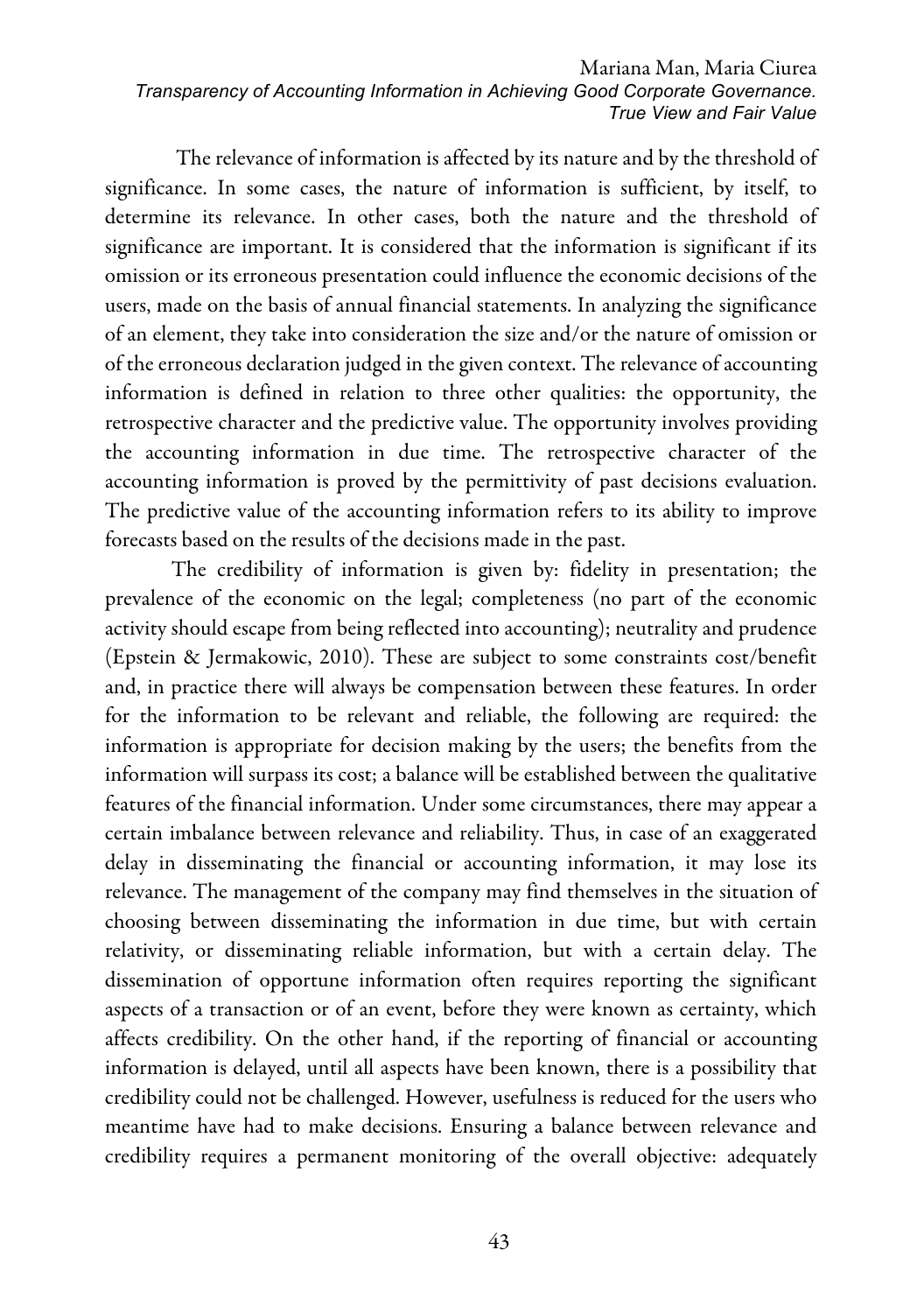meeting with the users' need in the process of making economic decisions (Toma, 2010).

Users should compare the financial statements of a company, both in time and space. By comparing the financial information of a company in time, users can identify the evolution of the financial position, changes of financial position and performances of the company. The comparability of the information in space offers the users the possibility to analyze and decide by comparing the financial statements of different companies. Thus, the measurement and presentation of the financial effect of the same transactions and events must be conducted in a consistent manner within the company and over time for the same company, but also in a consistent manner for different companies.

# 2 THE QUALITATIVE CHARACTERISTIC OF THE ACCOUNTING INFORMATION IN THE LIGHT OF CORPORATE GOVERNANCE EXIGENCES

At the level of corporate governance, accounting is the most important element of the information system because: most of the decisions at micro economic level are made based on the information provided by the accounting; it enables managers, shareholders and stakeholders to have an image of the entire activity; it connects other components of the information system of the company by integrating the information regarding these activities into a common basis. Corporate governance gives great importance to the quantity and quality of the financialaccounting information that the company uses at a certain point in time, preferably the information that is more and more analytic. It is obvious that the managers, in order to achieve a superior capitalization of the entire economic activity within the company they manage, have to maximize the economic function of the profit, to minimize costs and to create value for shareholders. These desiderata can only be achieved by using some information of economic quality.

Questions arise constantly: which are the expectations of managers, shareholders and stakeholders from the financial-accounting information? This information should enable findings: are things going right or wrong? It should draw attention to: which problems should they pay attention to so that the activity should carry out optimally? The information should help solving problems: Out of alternative solutions, which is the most viable?

Companies must be convinced that the disclosure of information is an advantage, not a burden. In this context, the lack of concerted request from the current or potential investors, is the main reason why the companies with state or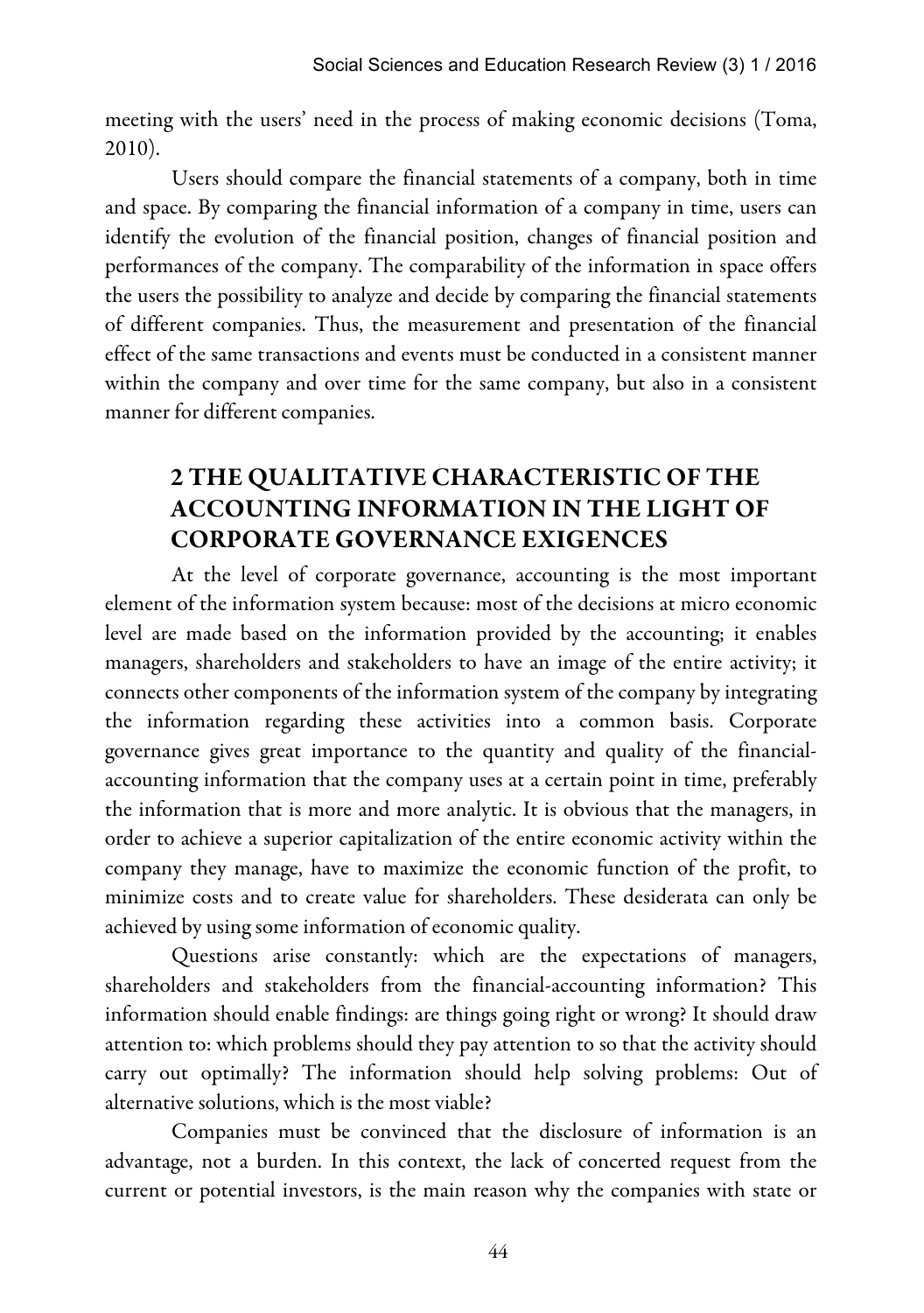private capital show no interest in publishing the information. With regards to listed companies, if there is no active primary or secondary market, there will be no incentive in making the information available.

Corporate governance has as main objective the transparency of share ownership. The existence of a transparent structure of ownership is necessary for shareholders so that one could evaluate to what extent they can influence the decision-making process and also for the fight against unfair transactions, especially against transactions between related parties or between those based on personal information, thereby protecting market integrity. In order to ensure equal access to information and, consequently, an equitable treatment for shareholders, all shareholders should simultaneously have access to the same information. Special accent should be put on the modern methods of information communication, which are effective methods to ensure the requirements and targets regarding information disclosure. The companies and all regulation bodies which receive information in accordance with the regulations in force have to ensure that the information is transmitted directly to the shareholders and to the public, in a fair and timely manner. The usual means of communication used by companies have to be clearly defined and agreed upon by those who finance the company, namely by the shareholders. It is important for the companies that seek to attract foreign capital to provide additional non-financial information to the market, which would help improve the image of corporate governance and would increase its market value. The decisive role lies within the Board of Directors who has to decide which information is relevant so that a domestic or foreign investor should objectively evaluate the financial-economic activity and the possible results in the near future. The corporate governance, as a complex system of management and control of the financialeconomic activity of the company, is seen as an information system which collects raw information, processes it through the accounting department, and presents it to the decision making parties - managers and shareholders and other groups of interest. Still, the main feature of the financial-accounting information lies in obtaining the knowledge and skills needed to participate in some important economic decisions making at the company level.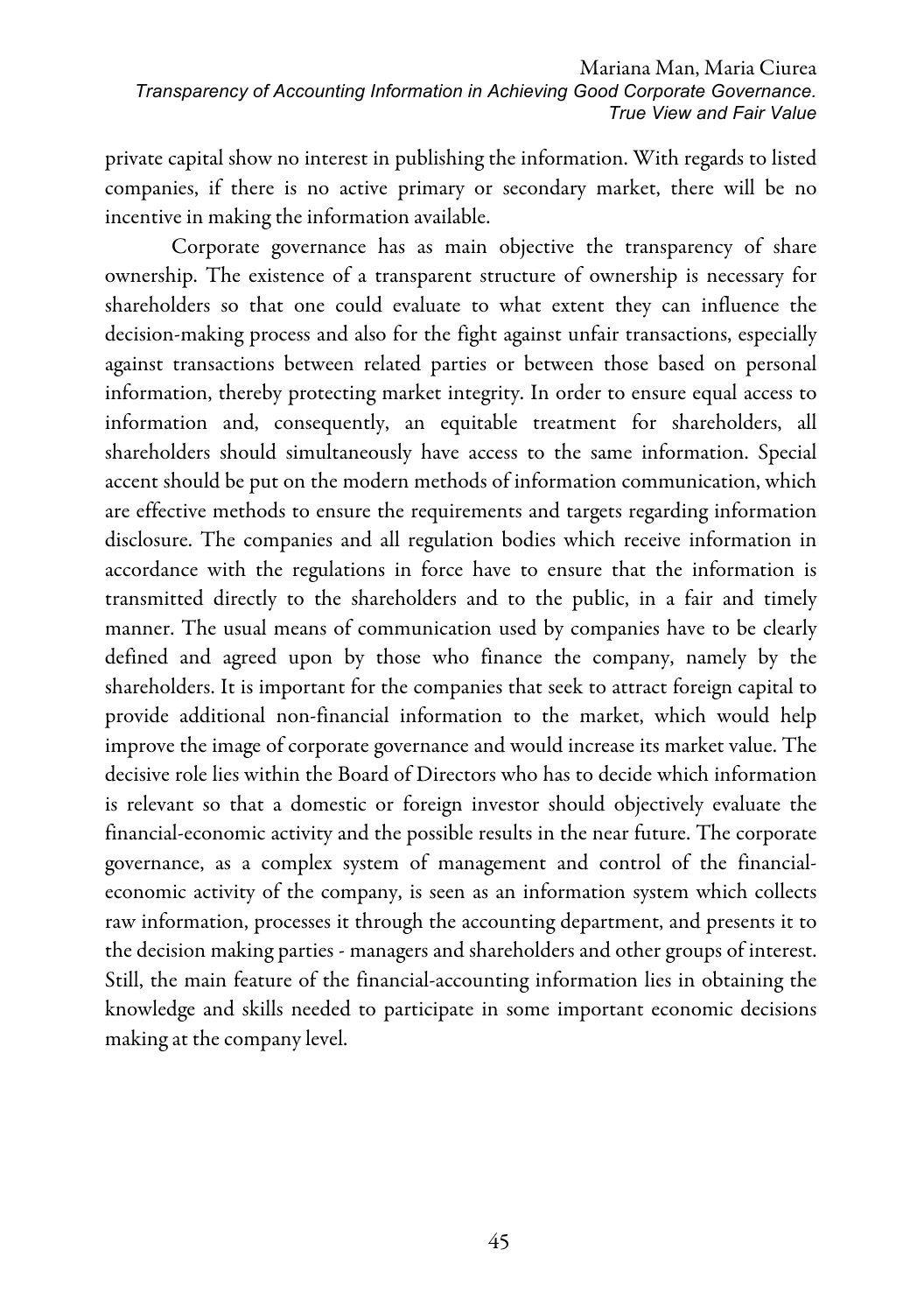# 3 TRANSPARENCY AND RESPONSIBILITY IN DRAFTING FINANCIAL STATEMENTS

Accounting aims at permanently adapting the supply to the existing demand and it actually occupies the central place in the information system of the company. Information is a means of ensuring financial stability. In the ensemble of a system with exhaustible resources, the continuous regenerative information tends to become the most important resource.

As remarked by some authors (Heem, 2004), the financial statements, in general, and the IFRS ones, in particular, are built to enable a better financial communication oriented, mainly, to the shareholders. These situations correspond to a greater extent to the requirements of the end-users and, especially, to the financial analysts. The interests of the users of accounting information are different, which makes some of them, such as the managers, to intervene in the application of politics and accounting methods so that they get advantaged. Then, the position held by some of the users confers them a privileged status in relation to information.

Thus, the literature speaks about several ways a transparency within a company: the politics transparency (objective bases), economic transparency (data and models used), procedural transparency (decisions, votes), transparency regarding the results of the politics used and operational transparency. The lack of transparency of the company reduces the sensitivity of the groups of interest to possible sudden changes of financial-economic politics. The increase of transparency is associated in part with the efforts of accountability in achieving the primary objective of the entities and namely creating value for shareholders and the others stakeholders. The transparency of the strategy used and of decisions can make the groups of interest understand the current stage of the financial-economic policy of the entity. This is a fundamental element in the good functioning of a system of corporate governance, and it can be achieved by means of information dissemination. The accounting information is decisive in ensuring both the economic transparency and the operational and political ones.

The recent corporate scandals and financial failures which led to the global crisis that spread all over the world have been caused mainly by the deficiencies of the control system and of the audit function. On this background, the inappropriate presentation of information negatively affected the overall situation. Consequently, information transparency has become a critical element for the optimal functioning of an efficient capital market and also an important characteristic of a solid mechanism of corporate governance. Providing useful and transparent information regarding the participants on the market and the transactions carried out by them is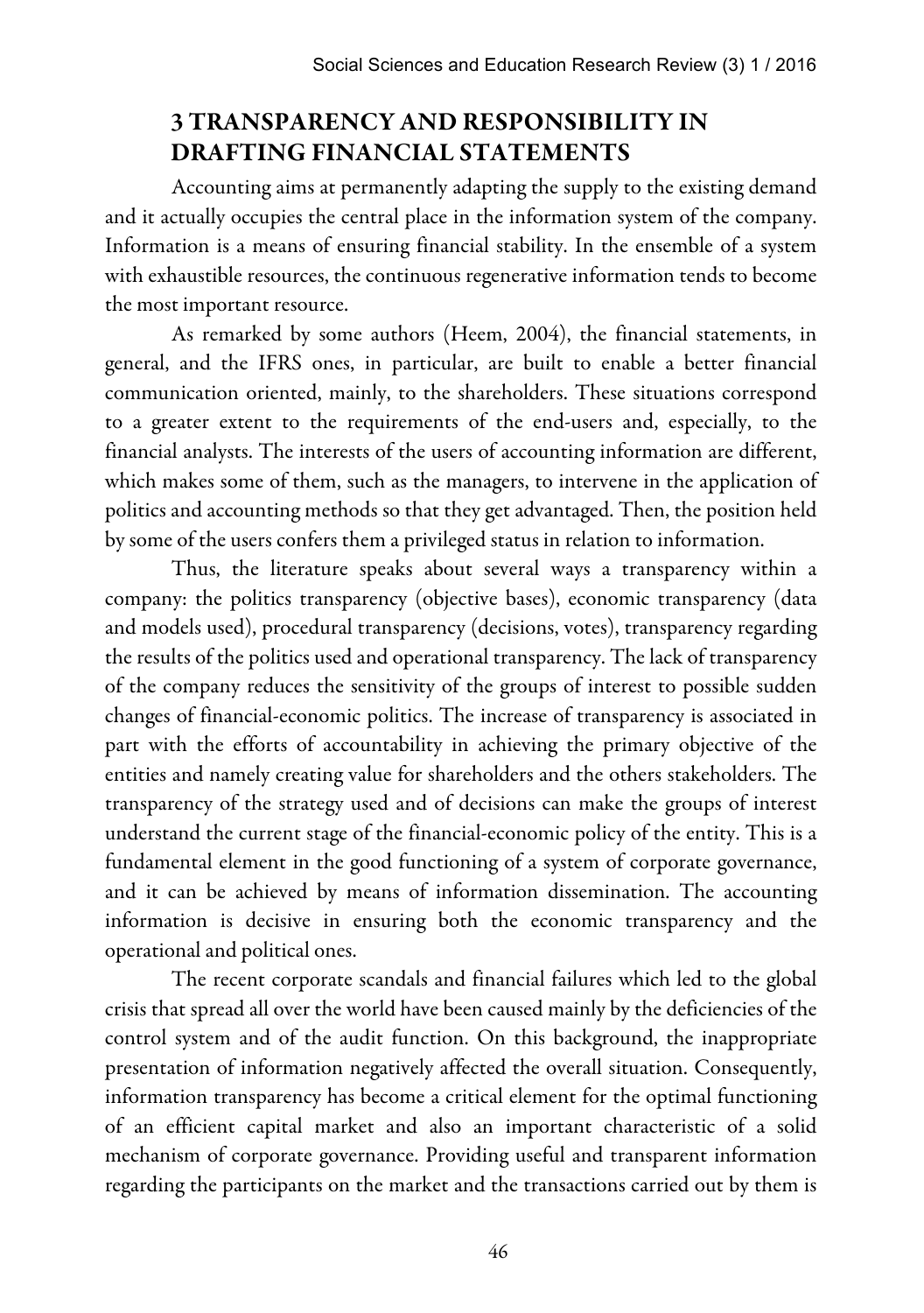one of the most important prerequisite conditions for the proper functioning of a market economy and for good corporate governance. We cannot discuss about a culture of corporate governance without thinking of the transparency, of the responsibility criteria in ensuring the accuracy of data from the financial reports. The accounting profession continues to play an important role in the corporate governance culture, having responsibilities towards the public interest and towards a balanced and sustainable economic development. Every professional account must understand their role in making sure that the corporate governance is effective and efficient. The account expert or the professional account is also the basis of best practices in the context of proper corporate governance within a company, as the accounting profession has to take responsibility in promoting good practices in the service of corporate governance (Iorgulescu & Marcu, 2015; Ionescu, 2015).

Transparency is a condition of communication between the company and the co-interested groups. More than transparency in communication, credibility involves an agreement between the statements and the shares of the company. Transparency allows investors, creditors and market participants to be able to evaluate the financial position of an entity. In addition, in order to help investors make better decisions, transparency increases trust in capital markets. It allows the Board of Directors of the company to evaluate the efficiency and effectiveness in resource management and to take prompt and corrective measures, if necessary, as a response to the deterioration of financial situation.

Both the quantity and the quality of the information available to the market participants and to the audience are essential. Quality is of high priority. Improving the quality of the information required by the market participants and by the regulators is closely related to improving the companies' own information system, so as to gain a reputation for providing good information in terms of quality.

According to the degree of transparency, the information provided by the accountancy is grouped into two large categories: totally transparent information and partially transparent information. The totally transparent information is the one that refers to the position and financial performance. This is subject to the financial accounting, which is considered the external face of the company, the one that delivers information on property management, necessary to the internal decision makers of the company, as well as the information on financial results necessary to external users, including the State. It is obtained by strict rules set out by the Ministry of Public Finance; therefore, it has a standardized character, being published so that all interested persons should be correctly informed. The less transparent information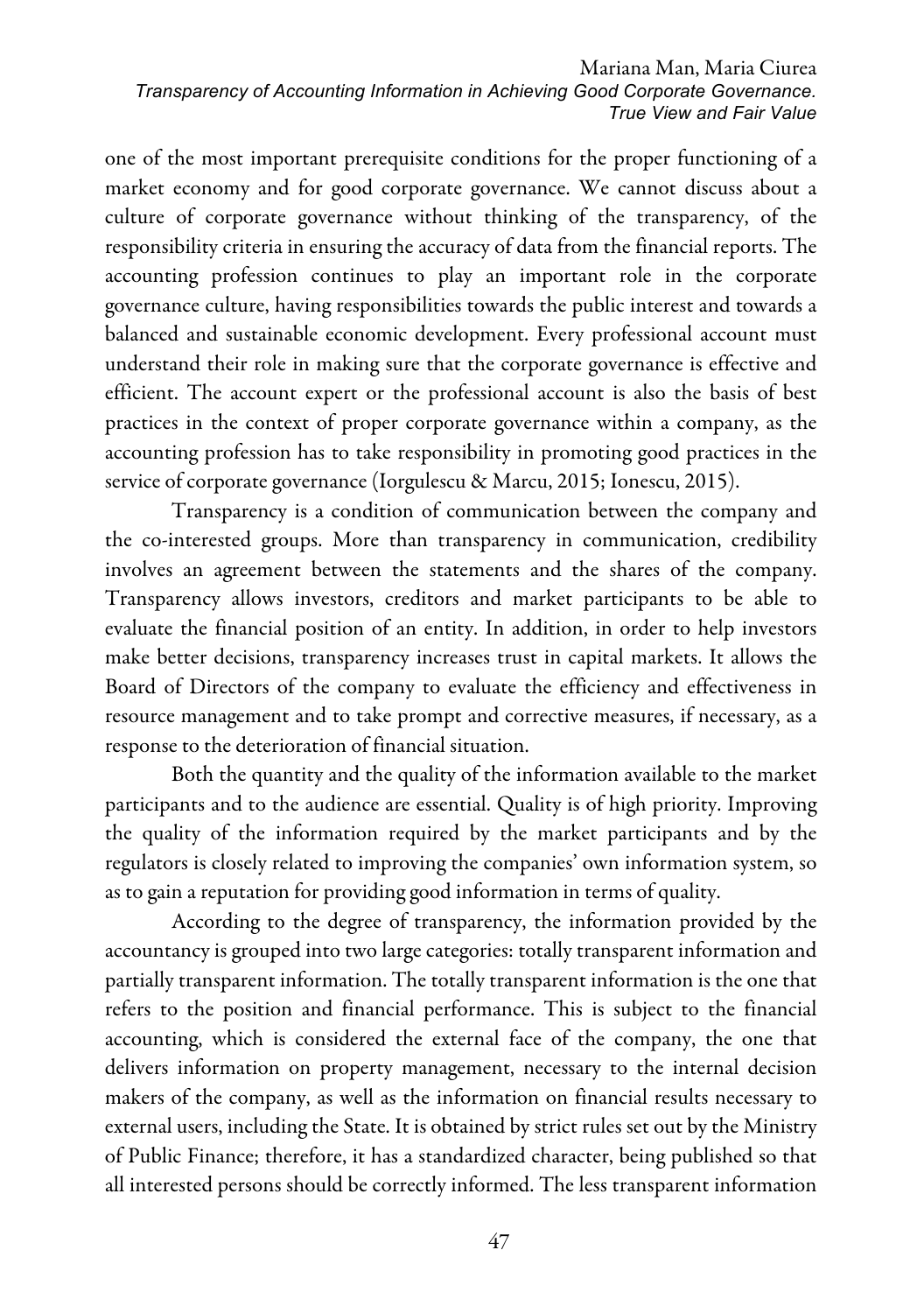is the one that refers to the costs calculation, to the budget structure of the company, to the knowledge of internal performances, etc. It is subject to management accounting, considered as the internal face of the company. It does not have a standardized character and it isn't disclosed to the public.

# 4 TRUE AND FAIR VALUE, PREMISES OF THE ACCOUNTING INFORMATION TRANSPARENCY

At the moment, the main concern of the two international bodies of accounting regulation, IASB and FASB, is the creation of a modern accounting system that accurately and quickly informs the users on the accounting and financial information, being at the same time an active concept since it renders an objective view of the company as a whole. Actually, we consider that image is mostly desired, especially in Romanian economy, a genuine and objective image that provides sincere information, based on which the decision making can lead to adopting strategies in line with the economic truth.

Both true view/image and fair value are concepts perceived by the supporters of the Anglo-Saxon model of accounting as premises of the information transparency and, indirectly, of good corporate governance. Many authors make a connection between transparency and true view which have to deliver to the financial statements the necessary safety and presence.

The concept of fair view is reflected in the Anglo-Saxon doctrine and it has been formulated since 1974 in section 149 of The Companies Law in the phrase "true and fair view", true and correct (fair) picture where it is stated that each sheet must render a true and correct (fair) picture of the financial and patrimonial situation of the company at the end of the exercise and each account of results has to render a true and correct (fair) image of the company's profit or loss in the financial exercise.

An Anglo-Saxon concept, later adopted by the IV-th Directive of the European Economic Community, "fair view" is a concept to be achieved and not a principle which aims at the accounting truth (Ristea, 1998). One of the few definitions belongs to G.A. Lee (1981), who stated in 1982: Today, the fair view has become a term of art. It requires the presentation of accounts prepared in accordance with the general accepted accounting principles, the use of figures as accurate as possible, the achievement of estimations as reasonable as possible, and their arrangement in such a way that they can provide, with all the limits of current accounting practices, the most objective possible image, free of errors, distortions, manipulations or significant omissions. In other words, both the letter and the spirit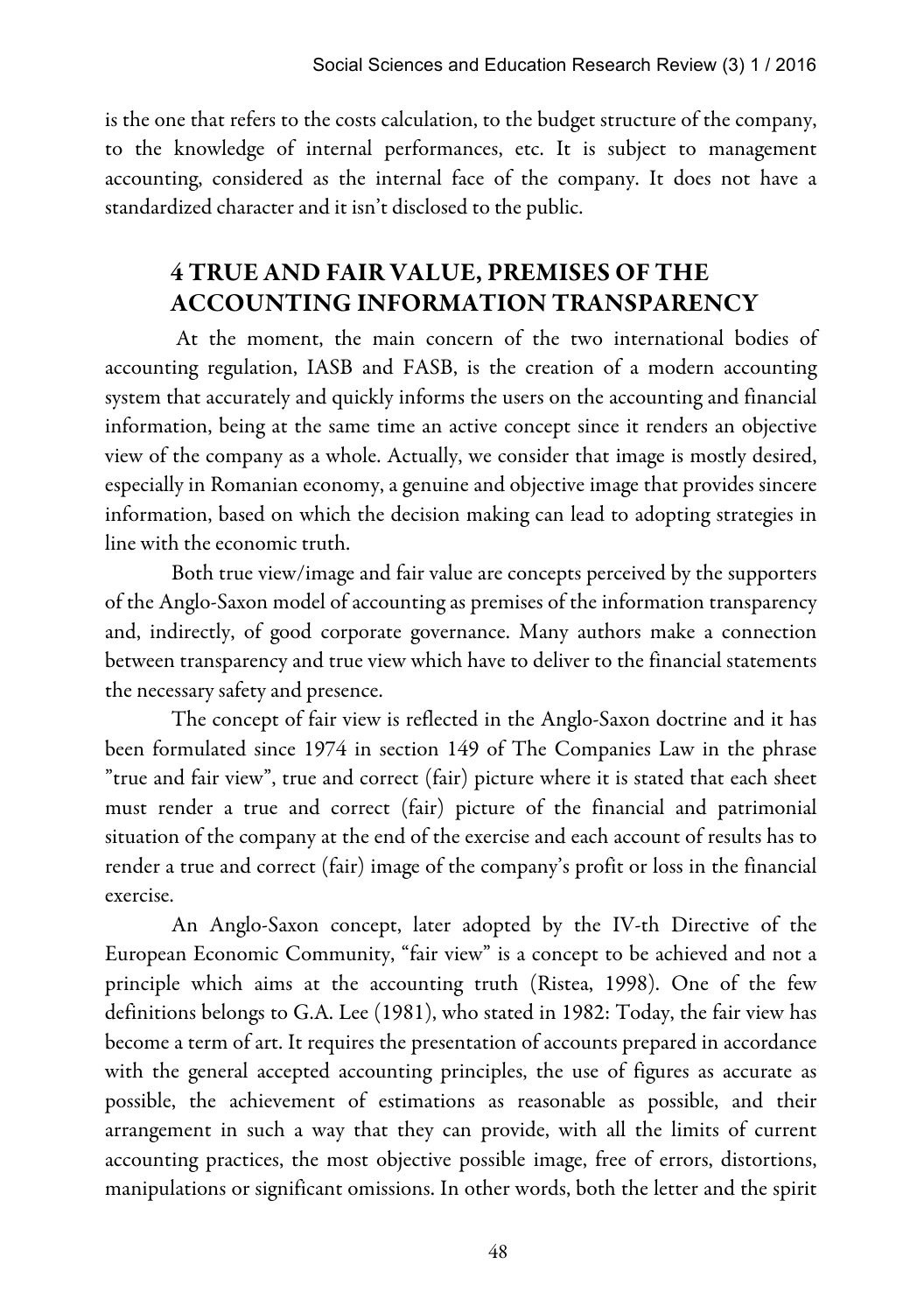of the law must be taken into consideration. For the accounting from other European countries, this concept represents an objective of financial statements, while for the Anglo-Saxon accounting; it is a fundamental principle towards which all the other principles converge.

According to the International Accounting Standards and to the regulations of the IV-th European Directive, the objective of a company's accounting is that to provide synthesis papers that offer a fair view of the patrimony, of the financial statements and of the result, so that it delivers useful information to the assembly of users when they make economic decisions. The international body of accounting normalization, IASC, has a formulation quite close to the financial accounting objective, joining the fair view to the fair presentation of financial statements, but which does not refer to the concept of fair view.

In paragraph No. 46 from the General Code of the IASC it is stipulated: The financial statements are described as presenting a fair image of the financial position, of the performance and of the changes of the financial position of a company. Although the general framework does not directly approach such concepts, the implementation of the main qualitative characteristics and of the adequate standards of accounting has, normally, as a result, the preparation of financial statements that generally reflect a fair view of the company. This concept is differently interpreted by the French doctrine (l'image fidele) and the Anglo-Saxon doctrine. The French doctrine states that the principle of fair view would be useful in three essential areas, namely: it would force the company to present in the appendix the information useful to the balanced sheet and to the profit and loss account; it would allow the company to make a rational choice between several applicable rules; it would be the last resort should there be no rules regarding a problem or another. In contrast, under the projector of the Anglo-Saxon meaning, the fair view has three essential features: it translates an idea of life and judgment; it requires the obligation of correct information of the users; it is a landmark of communication (Feleagă N., Ionașcu I., 1998).

The Romanian researchers opine for the implementation of the Anglo-Saxon concept which renders another meaning to the fair view, enabling to obtain some annual accounts in accordance with reality, getting a real and loyal accounting information, based on honesty and faithfulness. Addressing the fair view as an objective to be accomplished, the accounting truth perceived as a result of having complied with the accounting principles or conventions, has to aim at the possibility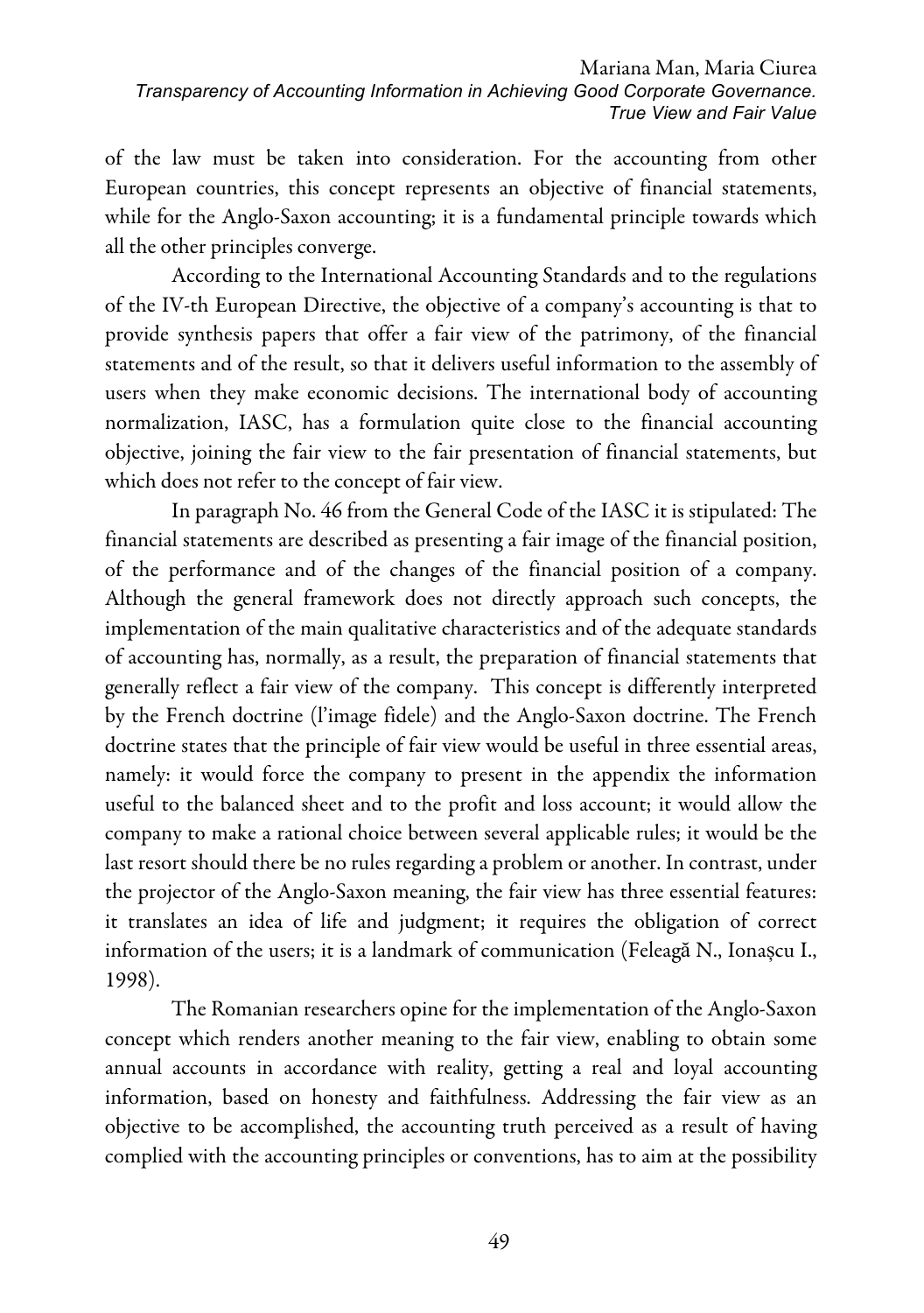that the synthesis papers should reflect true, correct information on the patrimony, on the financial statements and on the outcome of a company.

The concept of fair view is closely related to that of true value, both concepts being in continuous motion, influencing each other. The American origin of this notion is explained by the fact that the financial-future instruments emerged in the U.S.A where they witnessed a quick development. Although references to the concept of true value existed since 1984 when F.A.S 80 ''Accounting for futures contract'' was issued, the American standard which established the evaluation to the true value as a new accounting convention of evaluation of the majority of financial instruments was F.A.S 133 "Accounting for Derivative Instruments and Hedging Activities'', which appeared in 1998. The American standardization released the F.A.S 157 ''Fair Value Measurements'' standard, which sets out a conceptual framework for carrying out the evaluations required by the existing norms and it also details the explanations.

The fair value represented the concept which confused both the evaluation and the financial analysis, the one that decodes and gives meaning to numbers, to the accounting language. Despite the waves created by the true value, we state that, since the evaluation to the true value aims at a large number of financial/non-financial assets and liabilities, it can represent the basis of a new model of accounting representation of the company, by means of which the uncertain financial conditions will be followed, conditions which affect the forecast of financial flows and the opportunities of short term and long term investments.

The International Accounting Standards/The International Standards of Financial Reporting retain the following definition of true/fair value: the amount for which an asset could be changed freely between informed parties, in a transaction in which the price is objectively determined (IAS 16-6, IAS 21-7, IAS 32-5, IAS 38-7, IAS 39-8, IAS 40-4, IAS 41-8, IAS 148-7). The alternative valuation models, provided by IAS 40 "Property investments" and by IAS 39 "Financial instruments: recognition and measurement", based on fair value, raise the problem of placing the true value on the same conceptual level with the other valuation bases stipulated in the General framework. Also, the fair value measurement is stipulated in IAS 39 "Financial instruments: recognition and measurement", which states that the best evidence of fair value is represented by the prices quoted in an active market.

In some fields of activity, the absence of an active market is obvious, and the fair value cannot be determined by using valuation and estimation techniques based on the management estimations related to the future flows of cash and to actualization rates adjusted depending on the risk.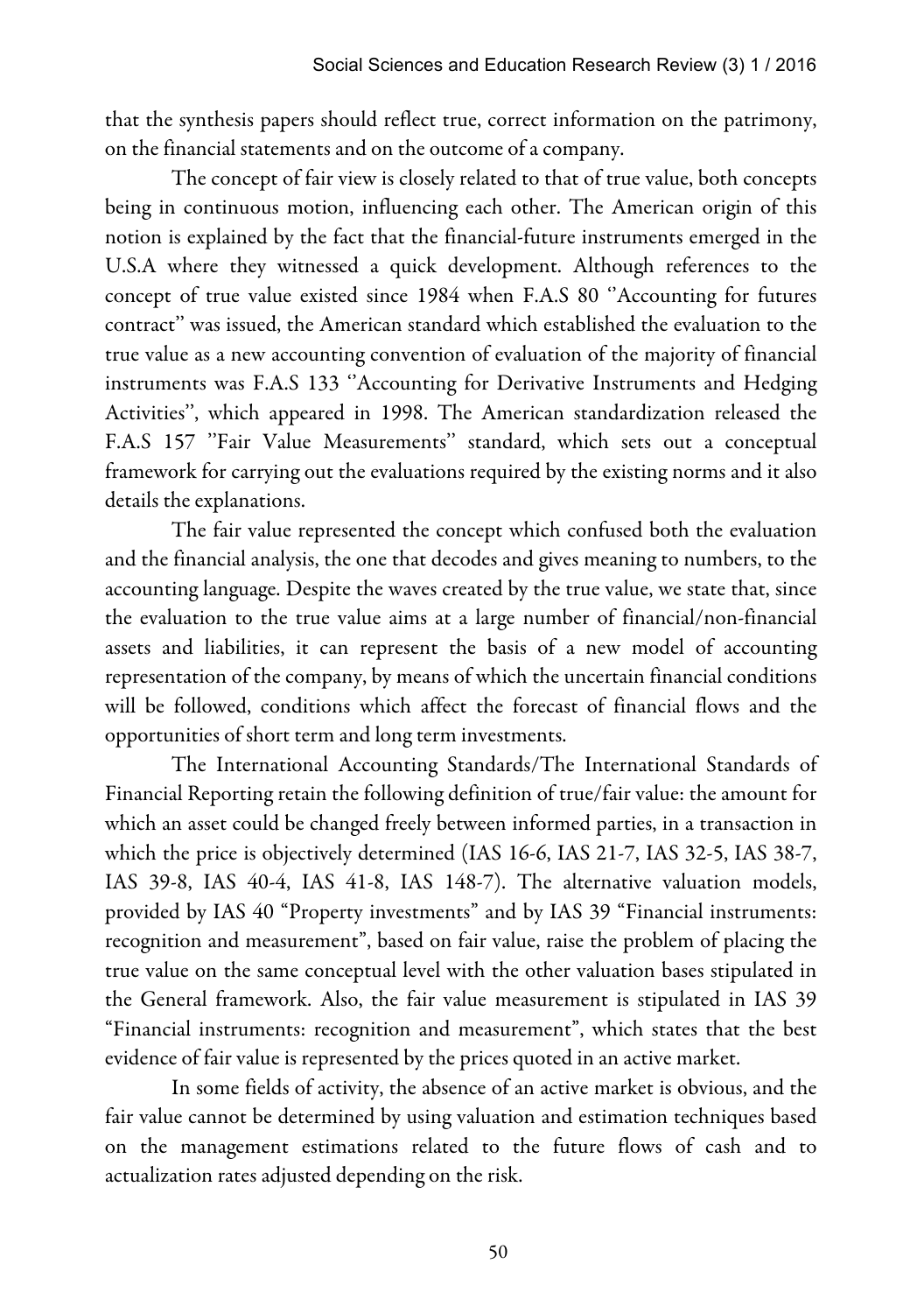An opinion in this respect formulates M. Ristea (1998), characterizing the fair value as follows: a hope, if not a panacea to overcome the limitations of other valuation bases used in preparing the financial statements. Specialists (Niculescu, 2003) consider that at the origin of introducing the concept of fair value by the international accounting norms there lies the pressure exerted by the objective of creating value for shareholders. Researchers from France (Casta & Colasse, 2001) believe that the fair value does not designate an impartial value or a more fair one, but it includes to the idea of caution. The term "fair value" from English has not been translated into "valeur juste" in French, but into "juste valeur".

Resorting to fair value as a criterion of evaluation is justified by the theory of efficient markets, which stipulate that, at a certain moment, the course of a share reflects all available information that led to its formation, or that the share price does not only show its value, but also its shareholders' expectations. The efficient market theory, also known under the name of the theory of random motion or the Brownian movement or the Wiener process, being formulated in 1900 by the French mathematician Louis Bachelier, became controversial especially after some abnormalities of the capital market had been detected.

The fair value represents one of the evaluation forms that is increasingly felt both in the accounting language and in the accounting norms/rules. Incorporating this concept into the accounting rules in Romania, contributes to the implementation of an accounting which assumes the role of a bridge to the future. In the Romanian accounting environment, there was the option to combine the evaluation system based on historical cost with the system based on fair value. This concept was created in order to help replacing the shortcomings of evaluating the rival of fair value, and that is the historical cost by adjusting the acquisition costs of assets with their value on the market, which was achieved through a permanent reevaluation of balance sheet items (Ionașcu I., 2003).

The accounting of fair value is the prevalent accounting system of the 21st century, representing an approach to accounting reporting in which the companies are required to or allowed to measure or report, on a progressive basis, certain assets and liabilities at the estimated price to be received for the sale of assets or to be paid for the release of liabilities. Moreover, the financial globalization and the constraints that it imposes on national normalization indirectly increase the importance of fair value and it provides extra complexity (Deaconu, 2009). We believe that, in our country, the extension of this evaluation concept into practice is not easy to be achieved because there are plenty of rules which play an accent on the legal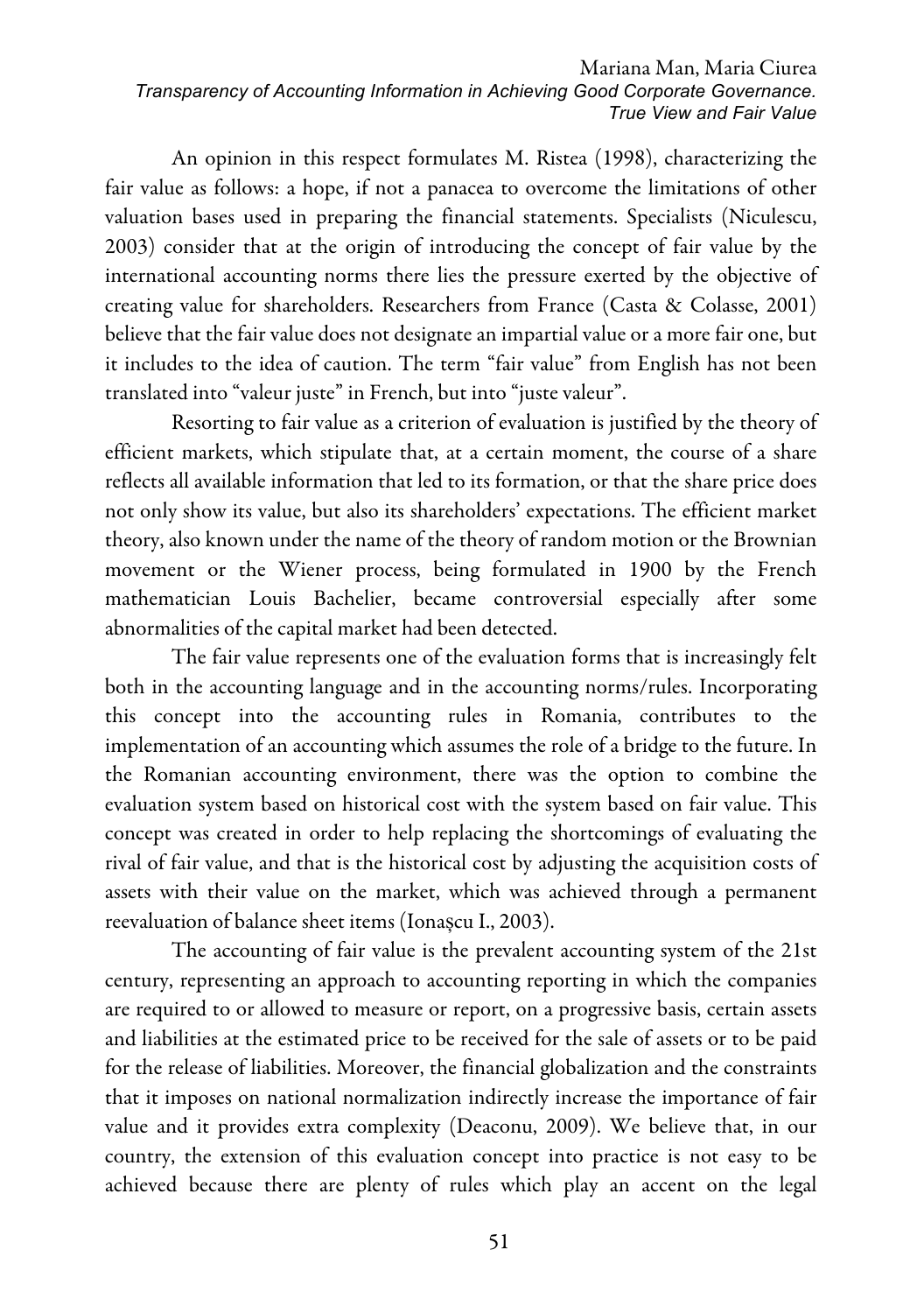approaches in accounting in the detriment of the economic ones. And we must not forget the strong interference of the fiscal right in the accounting area.

The fair value represents a step forward in the history of accounting and it can bring substantial benefits to the financial reporting and, implicitly, to the users of accounting and financial information. This basis of evaluation/assessment, even if it is not expressly stipulated in the General framework, it is often used by the IFRS as a basis for the assessment of many assets and debts. The fair value is defined by the IASB as follows: "the amount for which an asset could be transacted or a debt discounted between interested and informed stakeholders/parties, during a transaction carried out objectively". It is, therefore, about an appraisal, not a finding as in the case of the market value. The fair value includes the market value and tends to cover all values arising from the estimates based on economic calculation.

These expressions, the market value and fair value, as they usually appear in the international accounting standards, are generally compatible, though they are not entirely equivalent. The fair value is generally used for the financial reporting of both the market value and the values which are not based on market development. When the market value of an asset can be determined, this value will equal the fair value.

The fair value represents one of the reassessment forms which is increasingly felt both in the accounting language, and in the accounting norms. Incorporating the concept of fair value into the accounting norms contributes to the implementation of an accounting which takes the role of a bridge to the future. Generally, in the accounting environment, both national and international, there was the option of combining the assessment system based on historical cost with the system based on fair value. We consider that, the extension of fair value into practice is not easy to be achieved because there are not few rules which focus on the legal approaches in accounting in the detriment of the economic ones. Moving from an accounting based on historical costs to one based on fair value has been catalogued as a conceptual revolution in the accounting. The objective of the accounting based on fair value is to reflect market values in financial statements and its amendments to the consolidated results obtained by the company. This role has already raised many practical problems because the estimate of the fair value remains a subjective process, especially when this has to be done in the lack of a market, which involves many professional judgments and the possibility of manipulation by the one that estimates. To our country, the fair value, as well as all other changes of the accounting system starting with 2001, represents a novelty. For the first time, the fair value was mentioned in the Romanian accounting regulations, harmonized with the international standards in 2001, and later in 2002, when they chose to link the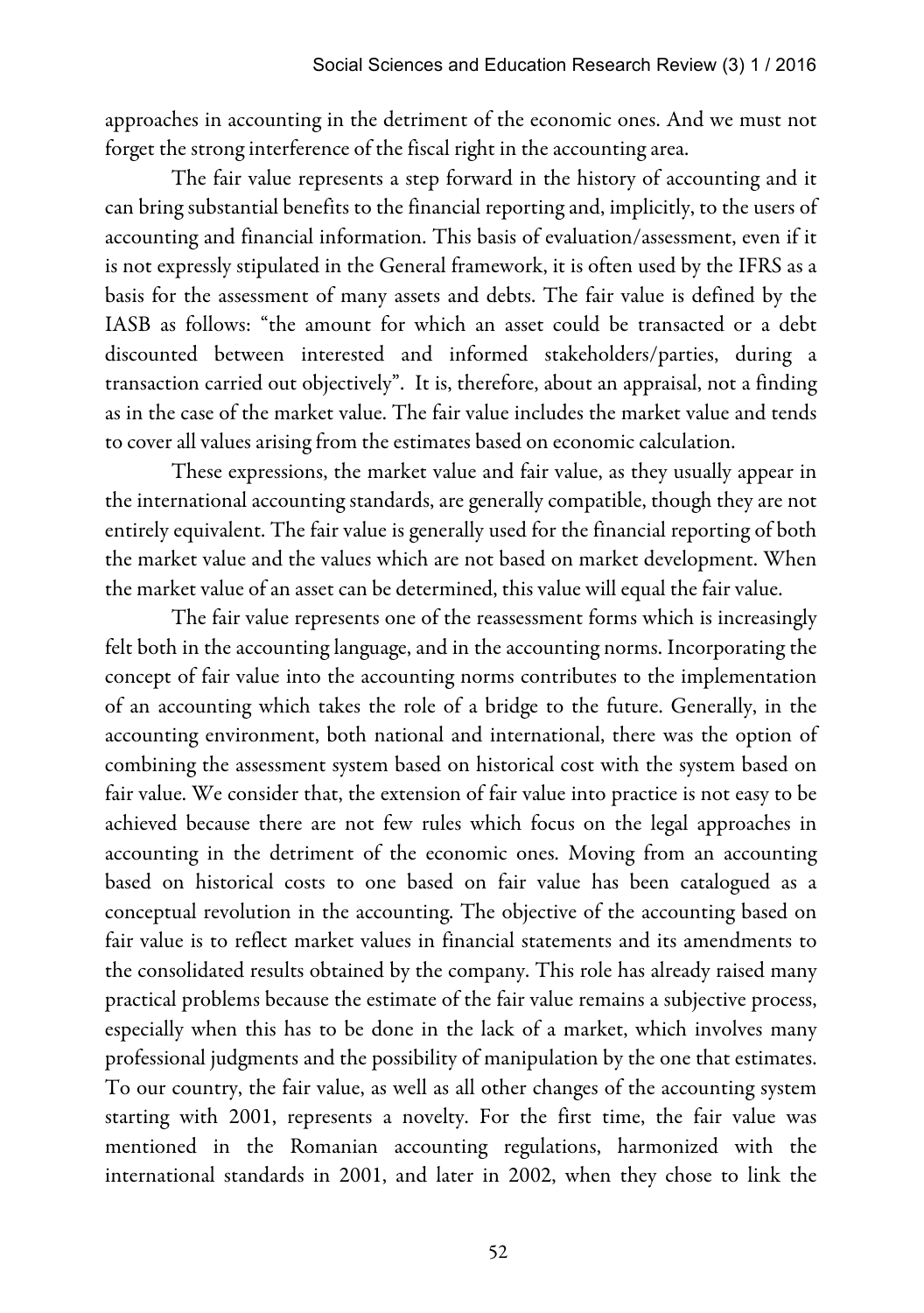Romanian accounting to the international accounting norms and, secondary, to the European ones. The fair value allows an assessment of the financial position as close to reality as possible (Grabara & Bunaciu, 2015; Jivan, 2016). The Romanian accounting regulations applied after 2009 accepted the valuation model at fair value only in certain situations, namely: optionally, for the purpose of reassessment of tangible assets, thus reflecting the results of the re-evaluation operation within individual financial statements, the evaluation at fair value is allowed only in the case of consolidated financial statements. In practice, the companies in Romania use the fair value to reflect the goods obtained free of charge or for those that came as a plus at inventory.

The use of fair value can significantly contribute to the improvement of accounting information released from financial statements thus increasing their usefulness for their users, but it can also be extremely subjective allowing the manipulation by those who estimate it and the emergence of distortions in financial statements, when the use of fair value is not accompanied by an adequate presentation of the information on it in the explanatory notes, it proves to be much more dangerous than the historical costs.

In the communication process of the company, there is the essential difference between fidelity and sincerity, honesty representing the care to prepare a piece of information as close to reality as possible, with no concern to the way it is understood, while fidelity involves complementary care of a good reception of the message by third parties. Resorting to fair value as a criterion of valuation is justified by the faith in the efficiency of markets.

However, the application of fair value brings about a lot of criticism, too, namely:

The fair value leads to a high volatility of the result because the valuation at fair value involves the inclusion of some virtual elements into the result, elements generated by market evolution and which are only potential gains or losses;

The fair value brings about an overvaluation of the values presented in financial statements;

The fair value disregards the principle of continuity as long as it requires setting the value at current moment (and not during the normal cycle of activity);

The fair value would require the banks to reduce the value of assets within the balance sheet at lower values as the ones reflected by the market;

The fair value is meaningless in liquid markets;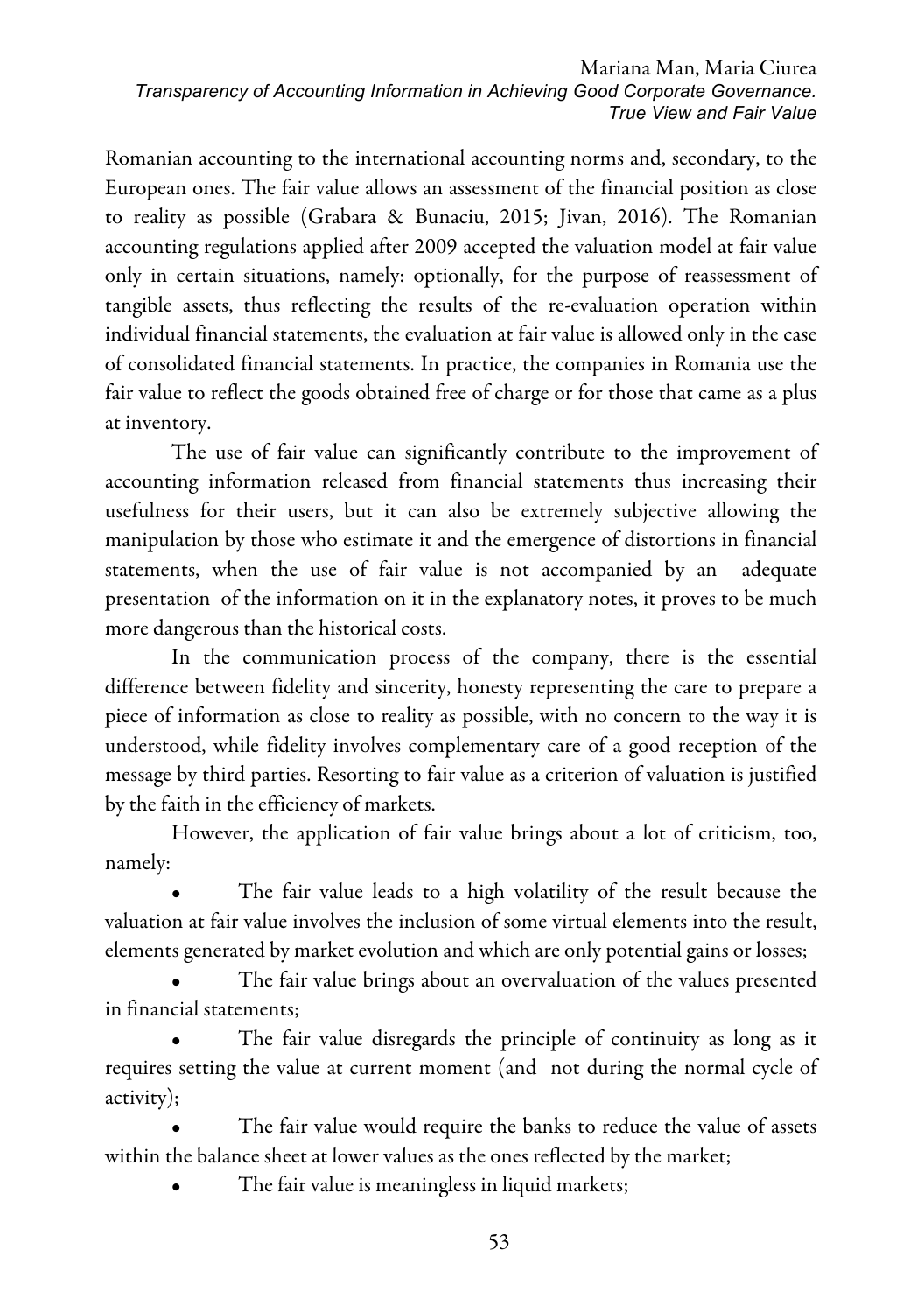Estimating the fair value is the prerogative of an external estimator of the company, in the worst case of an internal estimator, a person different from the professional accountant.

In our country, the fair value has a restricted use, limited by the conditions of the existing economic and legal environment, characterized by the priority of some regulations which favor legal and fiscal aspects in the detriment of the economic ones; the mentality of the accountant who does not accept the new concept with all its implications; insufficient development of the capital market which is the main source of obtaining information for the fair value; ignorance of current standards, etc. (Deaconu, 2003).

At first, one should notice the attention granted to the concept of fair value, both by professionals in the accounting-financial area and by the bodies of accounting normalization. Although the area of applicability of the accounting model based on fair value has expended, the area of great interest is that of financial instruments. The development of financial markets and the complexity of the financial instruments traded have imposed the use of this alternative model of valuation. Nevertheless, the debate on fair value confronts two categories of actors: on the one hand, the managers of companies who wish a much better estimate of the performances achieved, and, on the other hand, the creditors who wish, firstly, the estimate of the risks they assume, of the immediate solvency of the company in the case of total liquidation of its assets.

The fair value is supported especially by jurists who take into account the real bankruptcy of the company, situation when all assets have a certain value, for that moment, for that market where they operate and, sometimes, for a certain use. Jurists try to defend the interests of creditors and of the public in the event of liquidation of the business. They are interested only to a little extent in what the managers of state or private capital seek (Voinea, 2015; Vladutescu, Budica, Dumitru & Stanescu, 2015). The traditional model of valuation, that of historical costs, doubled by the principle of prudence, it is nowadays severely criticized for its approximate estimations, thus, subjective, especially when it comes to assets impairments. Criticism is also for the dependence of estimates on the intentions influenced upon by the different levels of interest of those responsible for the accounts. The authors of critics argue in counterweight the virtues of fair value which consist of:

They lead to more objectivity, to more neutrality, since such an accounting model of valuation would be protected from the influences and current opportunism of a responsible of accounts;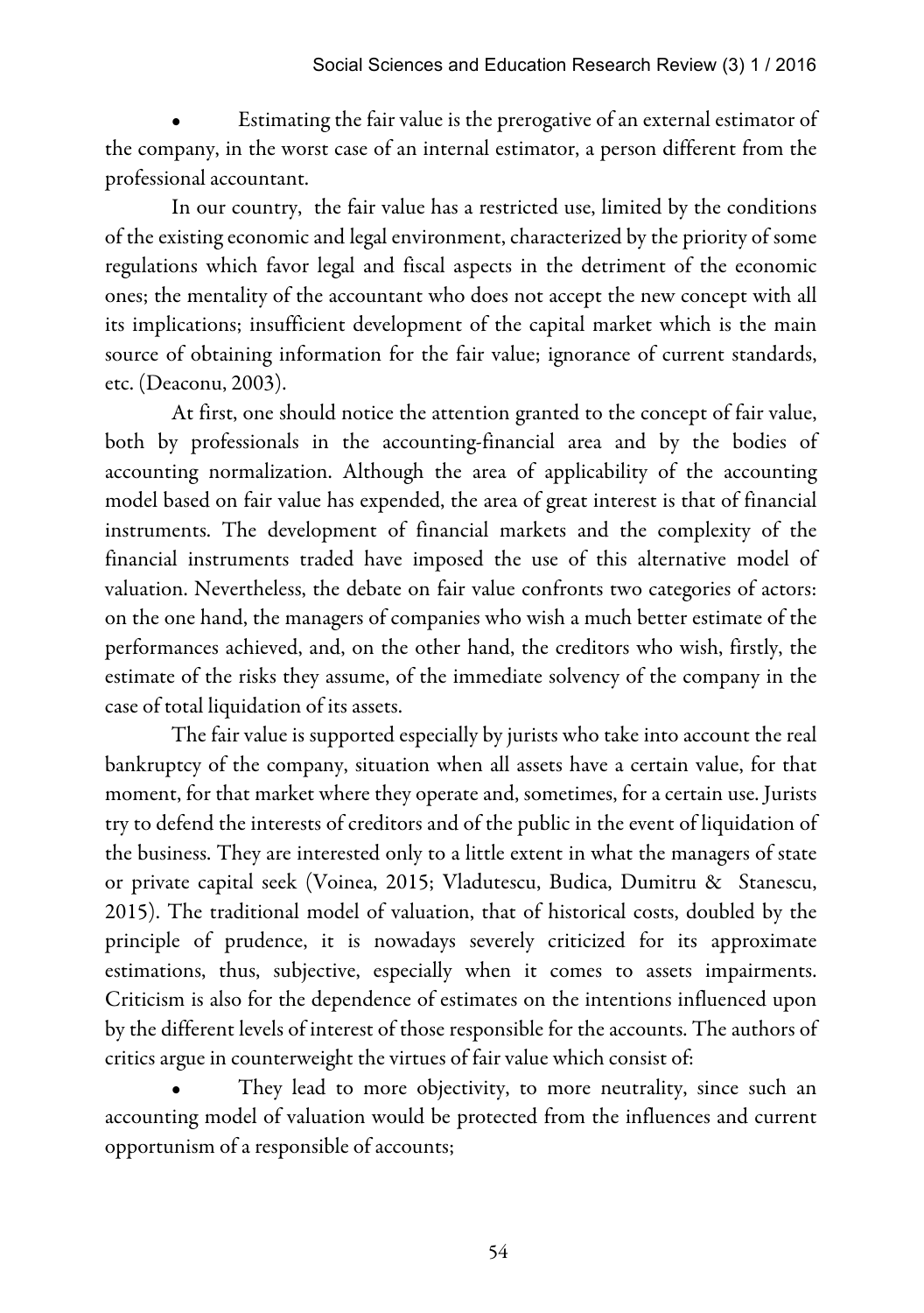The application of fair value in accounting seems to allow the elaboration of financial statements which offer third parties a much better information regarding current and future performances of the company, therefore the possibility of substantiating their decisions;

• The financial statements in fair value facilitate a better control of the managers, guiding the decisions more efficiently towards the investors' interests;

The assessment of the resources of the company at fair value, by determining the control indicators regarding managers, based on their shareholder value, just as the economic added value (EVA) or the market added value (MAV).

We ask ourselves the following question: can the valuation at fair value contribute to the creation of value for shareholders? Can it dominate the valuation at historical cost? We state that the assessment at fair value cannot create value for shareholders and for other stakeholders if only in accordance with the principle of historical cost.

As an exception to the principle of historical cost, the Member States of the E.U can allow or impose the valuation of fixed assets at fair value. Member States may allow or impose companies to assess the financial instruments, including derivative financial instruments, to fair value or to evaluate certain categories of assets, others than the financial instruments at fair value. The option of Member States to allow or require the valuation of fair value can be used at the level of individual or consolidated statements. Member States may permit or impose the recognition, valuation and presentation of financial instruments in accordance with international standards of accounting. The main concern of the European Union on the concept of fair value consists in the efforts made in order to reach an international agreement with regards to accounting standards which should not disturb companies by intensifying the economic trends, guaranteeing at the same time a clear view on their finances. Thus, they will ensure that the accounting standards, whose main objective is to provide useful information to all users in decision-making, better reflects the core values of the company. This objective is connected to other strategic objectives, including prudential regulation and financial stability.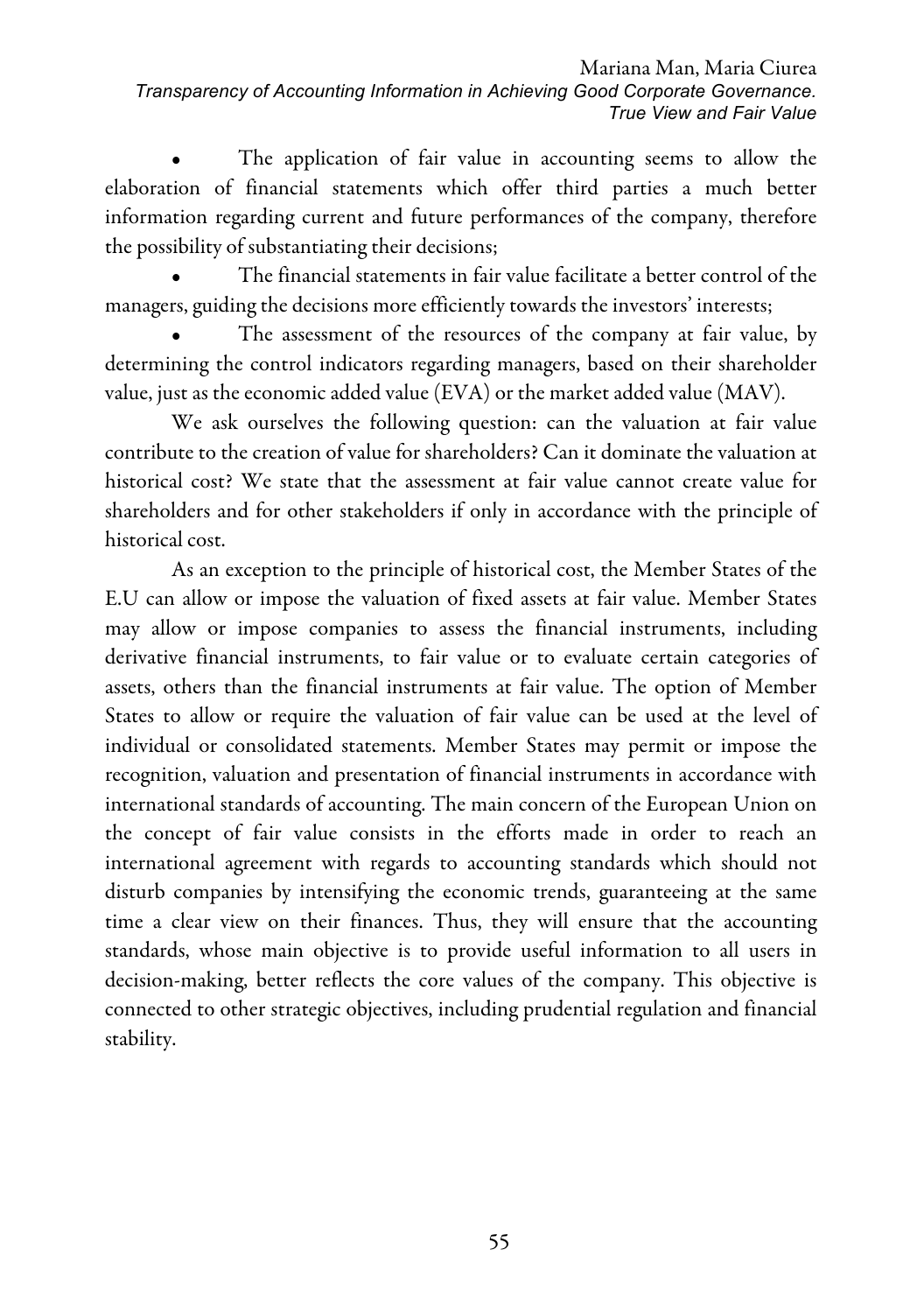### 5 CONCLUSIONS

Ensuring a greater degree of transparency in financial communication represents an important objective pursued by international accounting and financial standards. In the financial-economic activity of the company one can identify possible associations between the characteristics of ownership and the level of disclosure of information on corporate governance, starting from the general meaning according to which transparency and quality of the system of corporate governance are two concepts that inter-relate, a high level of transparency of the financial and accounting information denotes the existence of a practice of high quality corporate governance. A good financial communication can highlight the stability of a business, sales growth, thus attracting the confidence of the public. Usually, the lack of transparency of a company regarding its financial results determines suspicion from its users, bringing shadow over its image. The relationships with the investors, bankers, with the analysts and the consultants in investments, with the financial media are extremely important to achieve the objectives related to the financial image and suppose a specialized communication. The financial communication refers not only to specialized financial environment, but also to the shareholders of the company. The loyalty of shareholders is as important as that of the clients.

The role of financial communication is that to protect and also to enhance the company's value assets. It actually represents an investment in the value of the company, in informing the shareholders, the current or potential investors, as well as an opportunity to identify the perceptions of the target audience. The phenomenon of financial communication can be defined as the possibility to provide accounting and financial information by means of financial statements and analysis, so as the external environment of the company should be pleased.

Ensuring a greater degree of transparency of the accounting information can also be achieved by forming an Audit Committee of the company. This committee represents a factor in improving the quality of accounting information both within the company and in the relationships with third parties. The principles that lie at the basis of the activity of this committee aim at: cultivating the control climate, in the sense of cultivating the personnel on the necessity and usefulness of control; identifying specific risks; risk evaluating and monitoring; identifying possible and necessary forms of control, updating their content and quality; stimulating the processes which ensure information and communication inside and outside the company; supervising the preparation of financial reports; monitoring the activity and resources of the internal control function and the relationship of the company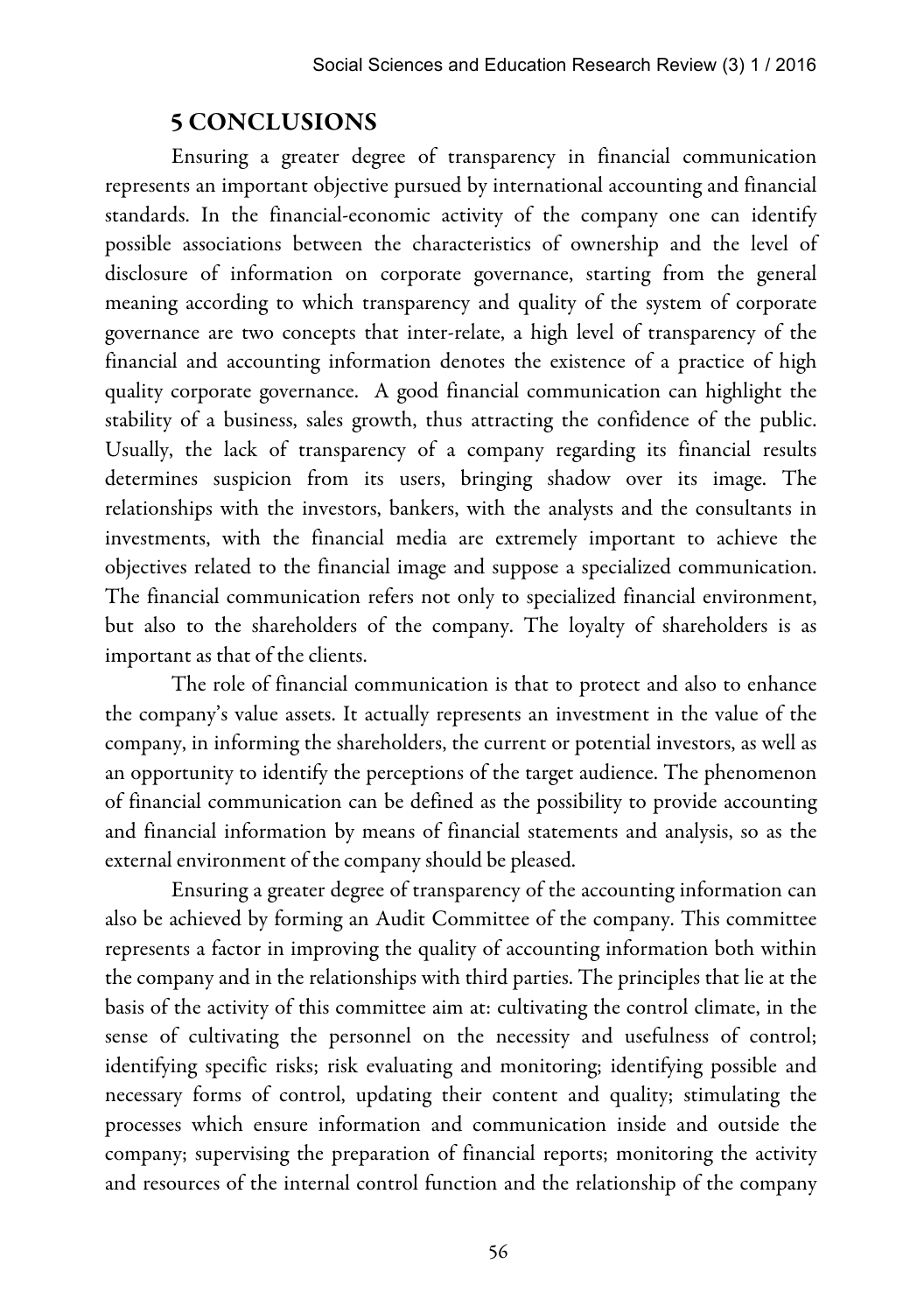with the financial auditor; examining the interim and annual financial information, as well as other information published by the entity in order to ensure their balance and transparency.

Ensuring a greater degree of transparency of accounting information can also be achieved through: transparency in the operations of the entity, in the audit and accounting procedures as well as in all procurement operations, in all business relationships in general, thus attacking the methods based on personal relationships, corruption that lead to the depletion of the companies, eliminate the ability of competition and chase away investors; information on the ownership structure for the listed companies or the ones publicly held must be accessible to all shareholders, as well as to the general public; regulation with regards the continuous presentation of information may exempt companies from transmitting specific information; avoiding preferential information; stock exchanges should create a policy on the continuous presentation of information.

The primary objective of good corporate governance refers to promoting transparency, certainty and responsibility at the level of the company. Transparency is a condition of communication between the company and the co-interested parties. Transparency allows investors, creditors and market participants to be able to evaluate the financial situation of a company. In addition, in order to help investors make better decisions, transparency increases the confidence in capital markets. More than that, transparency is important to corporate governance, since it allows the Board of Directors to evaluate the effectiveness of management and to take prompt corrective measures, if necessary, as a response to the deterioration of financial situation. Providing transparent and useful information regarding the market participants and the transactions carried out by this is one of the most important preliminary conditions through which a market discipline can be imposed.

Today there is an increasing requirement for transparency in business. Investors, as well as other groups affected by the assets of a company, ask for a higher access to information regarding companies' management. They need information regarding not only the financial and economic performances, but the ethical, social and environmental performances of firms, too. Interested groups, employees, creditors, business partners, customers and local communities and, to a larger extent, government agencies require managers to publish reports on social, environmental and sustainable development politics of the companies. So, we can say that the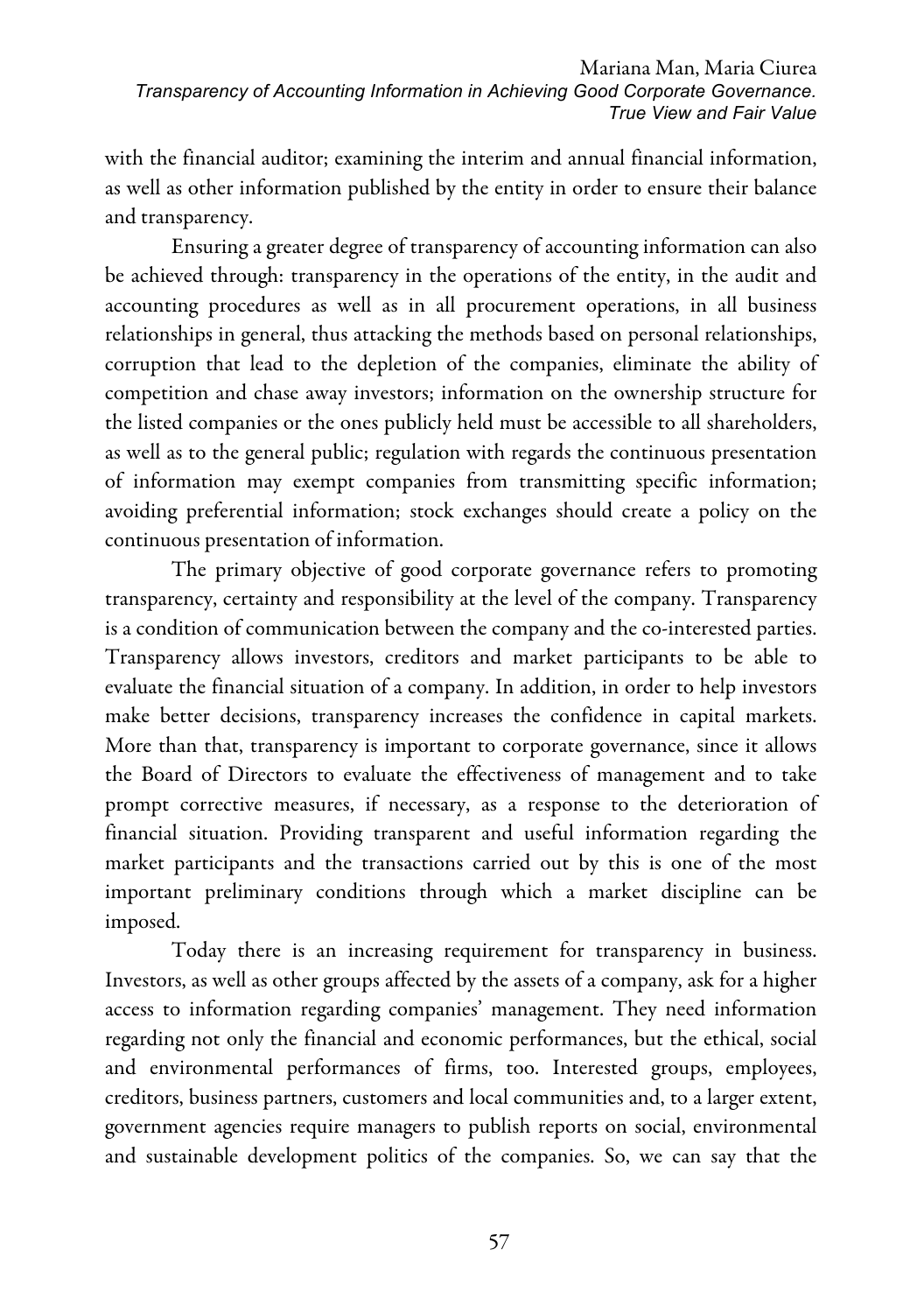business world was born and the concept of triple reporting was imposed: the economic, social and environmental one.

In the politics of corporate responsibility, transparency means: to define an ethical code, the principles which guide the company in its actions or a set of ethical standards to establish the rights and obligations that a company has towards the cointerested groups; to publish and promote the ethical code among its employees and business partners; to develop social periodic reports which should reflect the extent to which the company meets with the obligations it assumes; to publish the standards of reporting used, as well as the auditor who developed the reports (Batâr, 2004; Grozea, 2011); to assess the social investment programs, their impact on target social groups; to publish the programs of social investment, as well as the progress made every year.

In democratic states, transparency is considered a demand that must be met by any authority or public institution. Transparency is seen as an elementary requirement of democracy, a tool to interfere with the governance process and supervise the actions of the authority, a way to prevent corruption or abuses. Economists also offer a pragmatic argument for transparency, considering that the chances to make rational decisions are even higher as public policies are more transparent.

Transparency is part of the five principles available to all types of governance: global, European, national, regional and local. The five principles are the following: transparency (openness); responsibility; participation; effectiveness; coherence. As a principle, transparency claims the necessity to adopt an open, sincere way, by all institutions, in the activity that they carry out. At general level, institutional investors claim a higher transparency regarding the activity of the company (for example, by publishing monthly/ quarterly/ half-yearly/ annual results, the remuneration of managers and the presentation of synthesis documents). In particular, they exert pressure so as this kind of documents meet with the international accounting standards.

A better information or transparency explains the way accounting and financial information is obtained and allow their criticism. Transparency refers to the principle of creating an environment where the information regarding the existing conditions, decisions and actions are accessible, visible and intelligible for all market participants. Transparency is necessary so as responsibility be installed among the major groups of market participants: debtors and creditors, issuers and investors, national authorities, international financial institutions. Transparency, namely the open, sincere feature of the company's politics: improves the predictable character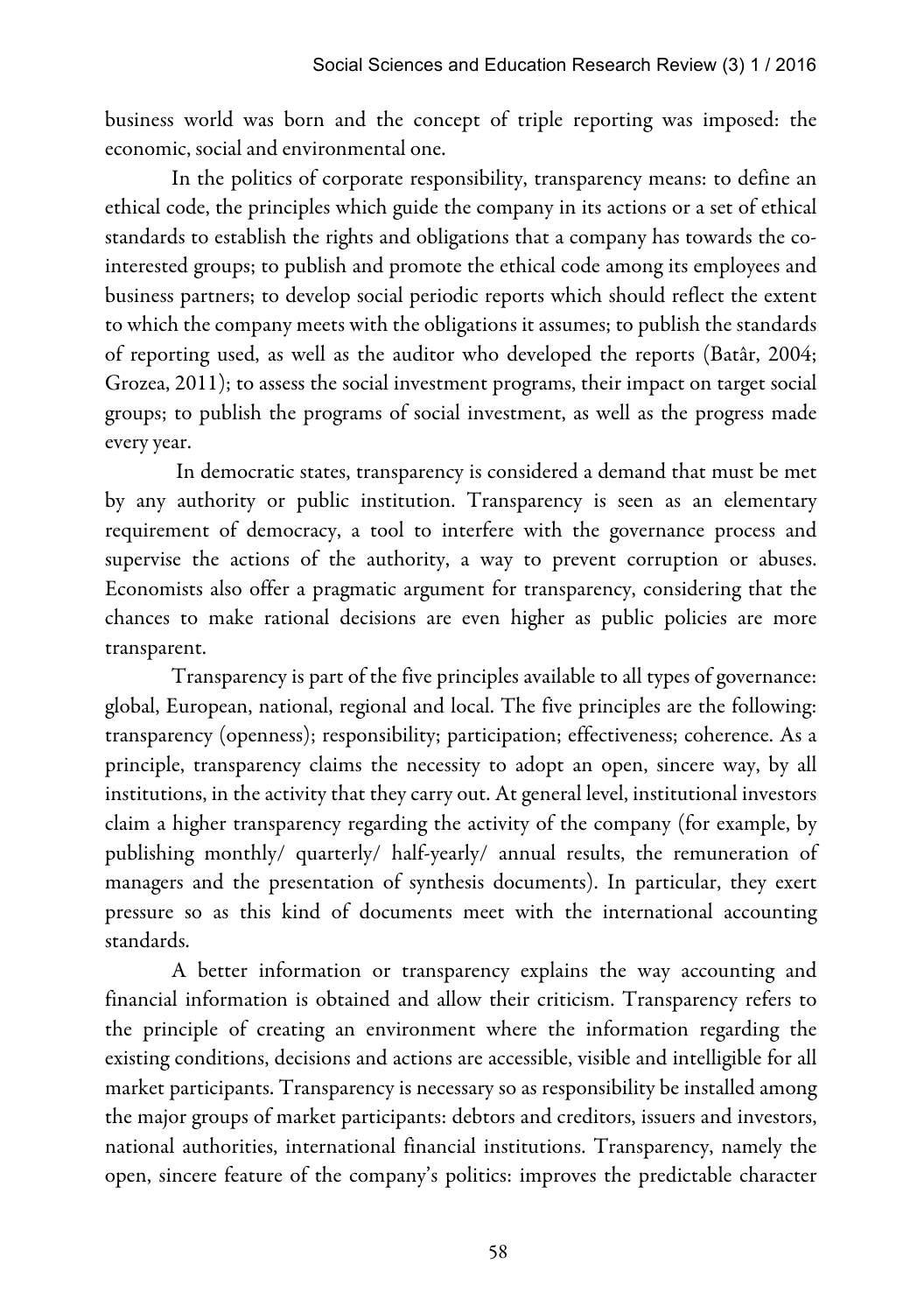and, thus, the efficiency of decisions; it forces institutions to face the reality of a situation; it determines officials to be more responsible, to justify decisions and actions; it is a means to encourage responsibility, internal discipline and a better governance. We believe that transparency is crucial to the credibility of a company. This has to do with the professional side of the employees. It requires an entity to communicate openly what may truly interest the internal and external users, which may affect the actions, trust or evolution. A company has to know to whom and what to communicate, and when it does so, to make sure the communication is based on truth.

In our opinion, transparency is a prerequisite for an efficient communication between the company and the co-interested groups. Transparency has to be directed to the main ambassadors of the brand, to the employees. Transparency also has to be directed to consumers. They are entitled to be informed upon the product/service they wish for completely, without any reservations. If not, in the absence of information, the consumer/audience fills the gap with imagination. As all who lived under communism know that the lack of information does not deflate, but amplifies the phenomenon by rumors and speculations. When companies stop treating transparency as an obligation or as something fearful, they will be able to use it to their advantage and they will enjoy public trust, success and sustainability.

The current practices of a good governance in the European Union can lead to improving the transparency of accounting and financial information in the activity of the listed and unlisted companies in our country. These practices aim at: adapting the codes of ethics; disseminating information (financial, social, etc); building a legal and regulatory framework under safety conditions for investors; developing a new code of corporate governance; building new indicators to measure performance (social, economic, environmental aspects etc.); bench-marking; publishing the black lists of the companies.

### REFERENCES

Batâr, D. (2004). Familia în dinamica societăţii. Sibiu: Editura Universităţii "Lucian Blaga.

Casta, J. F., & Colasse, B. (2001). Juste valeur - Enjeux Techniques et Politiques, Economica Publisher, Paris.

Costi, B. (2009). Contabilitatea, principal furnizor de informatii cu caracter financiar. (Acounting, the main provider of financial intormation). Revista CECCAR, No. 2, pp. 10-17.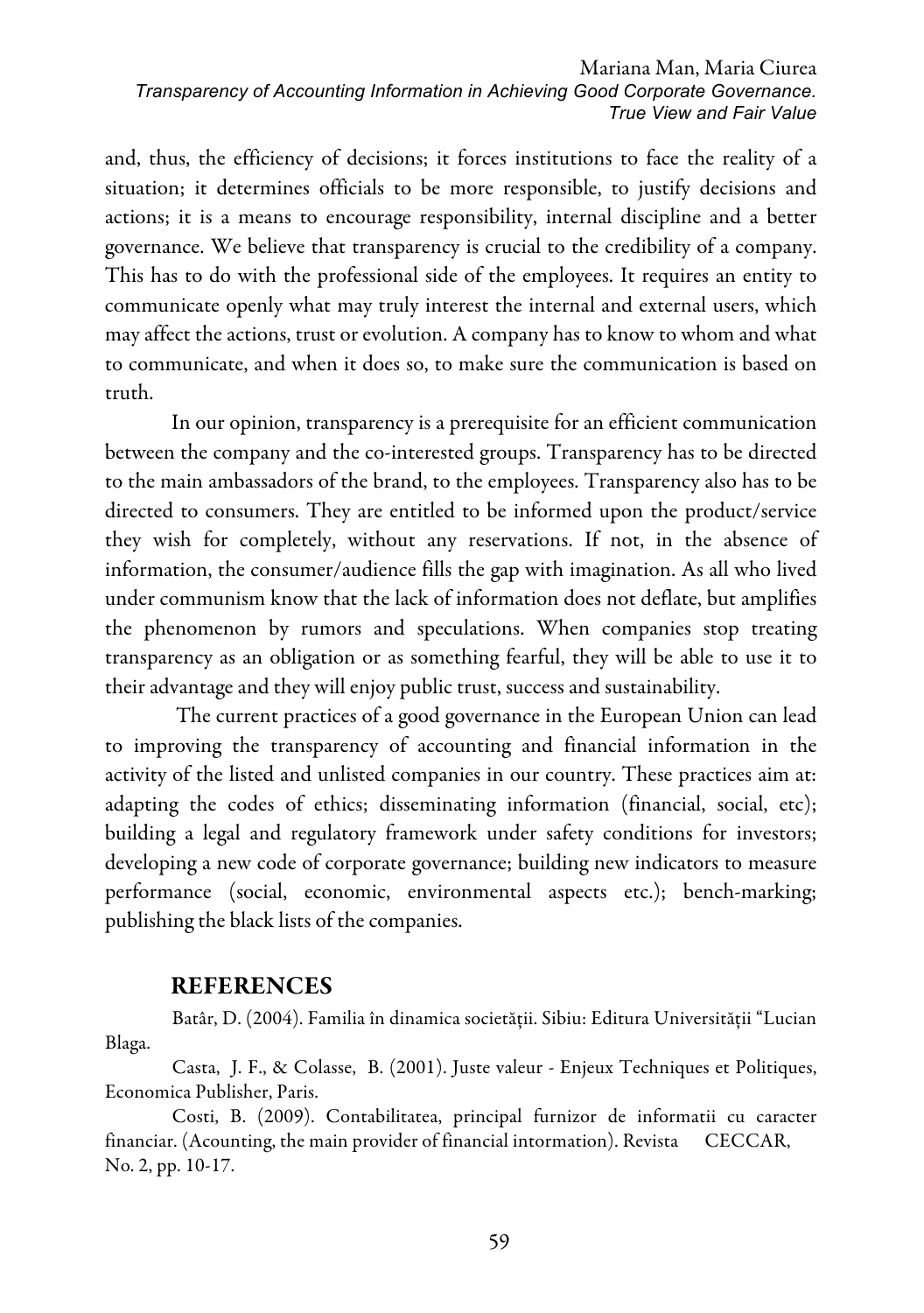Crecană, C. (2000). Rentabilitatea întreprinderilor mici şi mijlocii. Editura Economică.

Deaconu, A. (2003). De la costul istoric la valoarea justă–mutație profundă în contabilitatea contemporană. Congresul al XII–lea al profesiei contabile din România, CECCAR, București: Editura, р, 311-315.

Deaconu, A. (2009). Valoarea justă: concept contabil. Editura Economică.

Epstein, B. J., & Jermakowicz, E. K. (2010). Handbuch IFRS 2010. John Wiley & Sons.

Feleagă, N., Feleagă, L., Dragomir, V. D., & Bigioi, A. D. (2011). Guvernanţa corporativă în economiile emergente: cazul României. Economie teoretică şi aplicată, 18(9), 562.

Grabara, Janusz, & Bunaciu, Mircea (2015). The Existence of Disagreements in Organisational Entities - Source of the Occurrence of Conflicts at Work. Annals of University of Craiova for Journalism, Communication and Management, 1.

Grenier, C. (2000). Systèmes d'information et comptabilité. Encyclopédie de Comptabilité, Contrôle de.

Grozea, L. (2011). Religie şi putere. Determinaţii teo-politice. Antropomedia, 1(3).

Heem, G. (2004). Lire les états financiers en IFRS, Éditions d'Organisation, Paris.

International Financial Reporting Standards IFRS: official rules issued on January, the 1st, (2009). CECCAR Publisher, Bucharest.

Ionașcu, I. (2003). Dinamica doctrinelor contabilității contemporane. Studii privind paradigmele şi practicile contemporane, Economic Publisher, Bucharest.

Ionescu, A. (2015). Neutralité neutrosophique et expressivité dans le style journalistique. Neutrosophic Sets and Systems, 10, 58.

Iorgulescu, A., & Marcu, M. (2015). The relationship between national culture and organizational culture. Social Sciences and Education Research Review, 2(2), 93-98.

Jivan, Oana Mihaela (2016). The Evolution of the Institution of Divorce in Romania. Annals of University of Craiova for Journalism, Communication and Management, 2.

Lee, G.A. (1981). Modern financial accounting, Walton on Thames, Survey.

Man, M., Ravas, B., & Gadau, L. (2011). Historic cost versus fair value. Polish journal of management studies, 4, 135-150.

Matiş, D. (2010). Necesitatea încrederii în comunicarea economico - financiară, Accountability, Expertise Business Audit, No. 1.

Niculescu, M. (2003). Diagnostic global strategic–Diagnostic financiar. Editura Economica, Bucharest.

Niculescu, M. (2013). Contabilitatea - știință a schimbării, Scientific seminary "Contabilitatea și raționalitatea sistemelor economice", Târgoviște.

Perez, R. (2003). La gouvernance de l'entreprise, La Decouverte, Paris.

Rayton, B. A., & Cheng, S. (2004). Corporate Governance in the United Kingdom: changes to the regulatory template and company practice from 1998-2002. Code of Good Governance Around the World, 383-411.

Ristea, M. (1998). Contabilitatea între fiscal şi gestionar. Editor Tribuna Economică, Bucureşti. Shil, N. (2008). Accounting for a good corporate governance, Journal of Aministration & Governance, vol.3, nr.1.